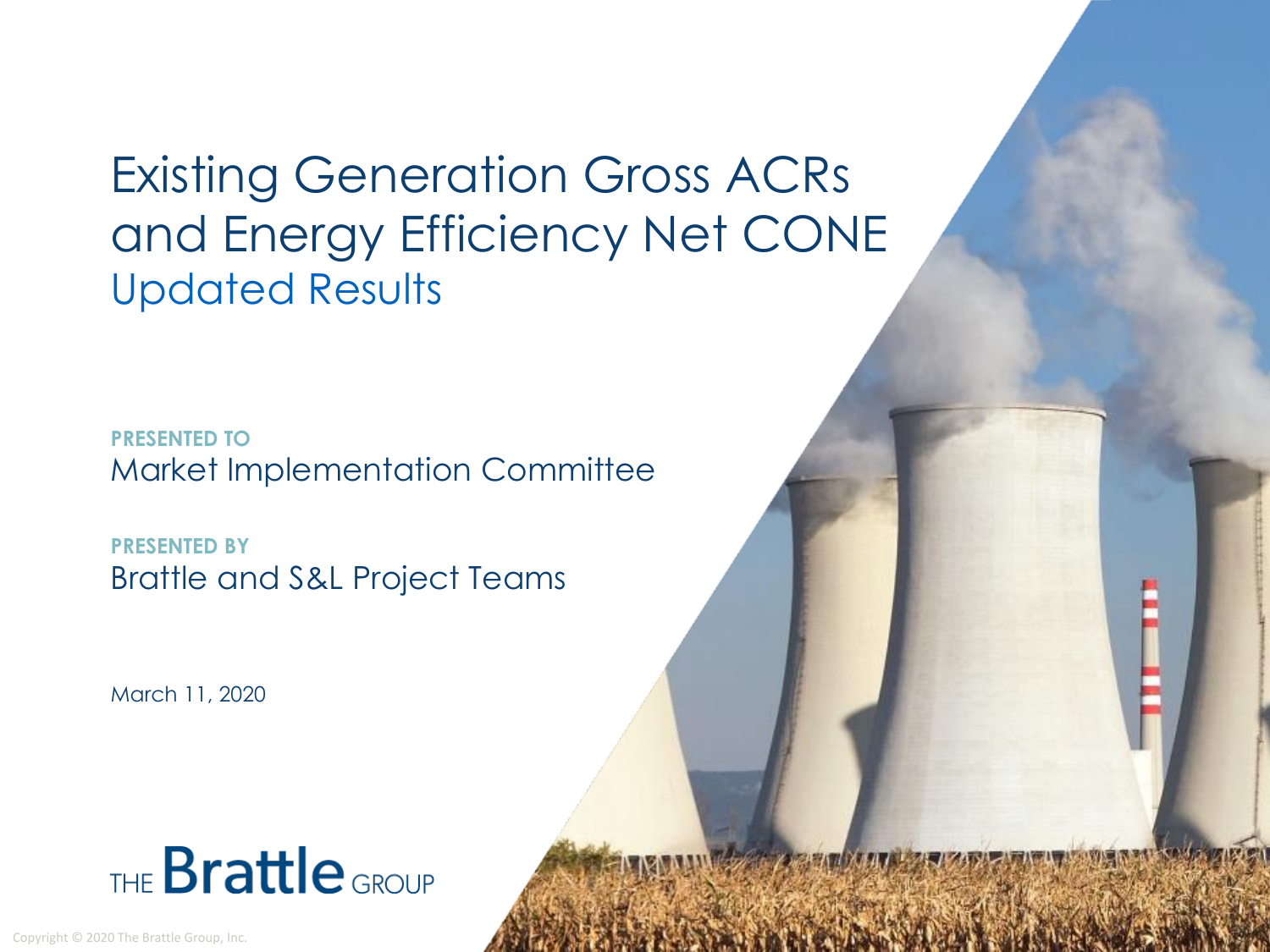# Modifications to Gross ACR Values

- We received additional guidance from PJM concerning the costs that are includable in the Gross ACR versus Variable Costs.
	- The combination of Gross ACR and Variable Costs should include all avoidable costs to operate the resource for another year.
	- Costs incurred infrequently to extend the asset's life or enhance its performance for over a year should not be included in either.
	- PJM's Tariff and Operating Agreement provide details on which costs are includable in Gross ACR.
- All maintenance costs *for systems* directly related to electric production can be included in the operating costs maintenance adder for cost-based energy offers, and thus are excluded from the ACRs.
- We modified our estimates for nuclear plants and coal plants to align with this interpretation of the tariff, which resulted in a shift in costs from the Gross ACRs to Variable Costs.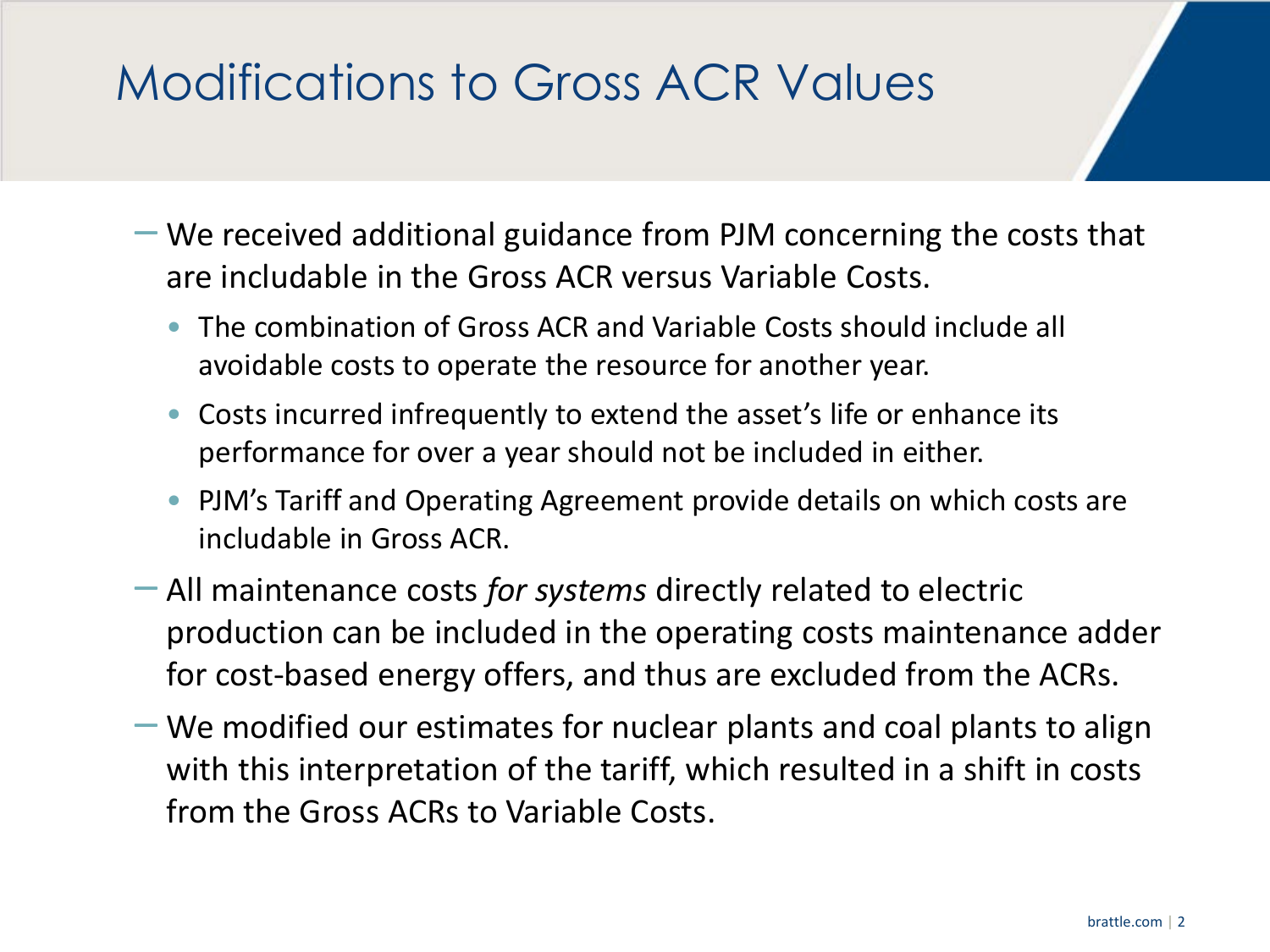#### Updated Nuclear Gross ACRs

- Lower Gross ACR primarily due to shifts of fuel costs (-\$112 for single-unit), sustaining capital costs (-\$55), and materials & services operating costs (-\$10) to Variable Costs
- Removed enhancement and capital spares costs (-\$24), decreased fuel costs (-\$18), and added property taxes (+\$20) to the Gross ACR
- Total Costs included in Gross ACR & Operating Costs decreased by about \$20/MW-day

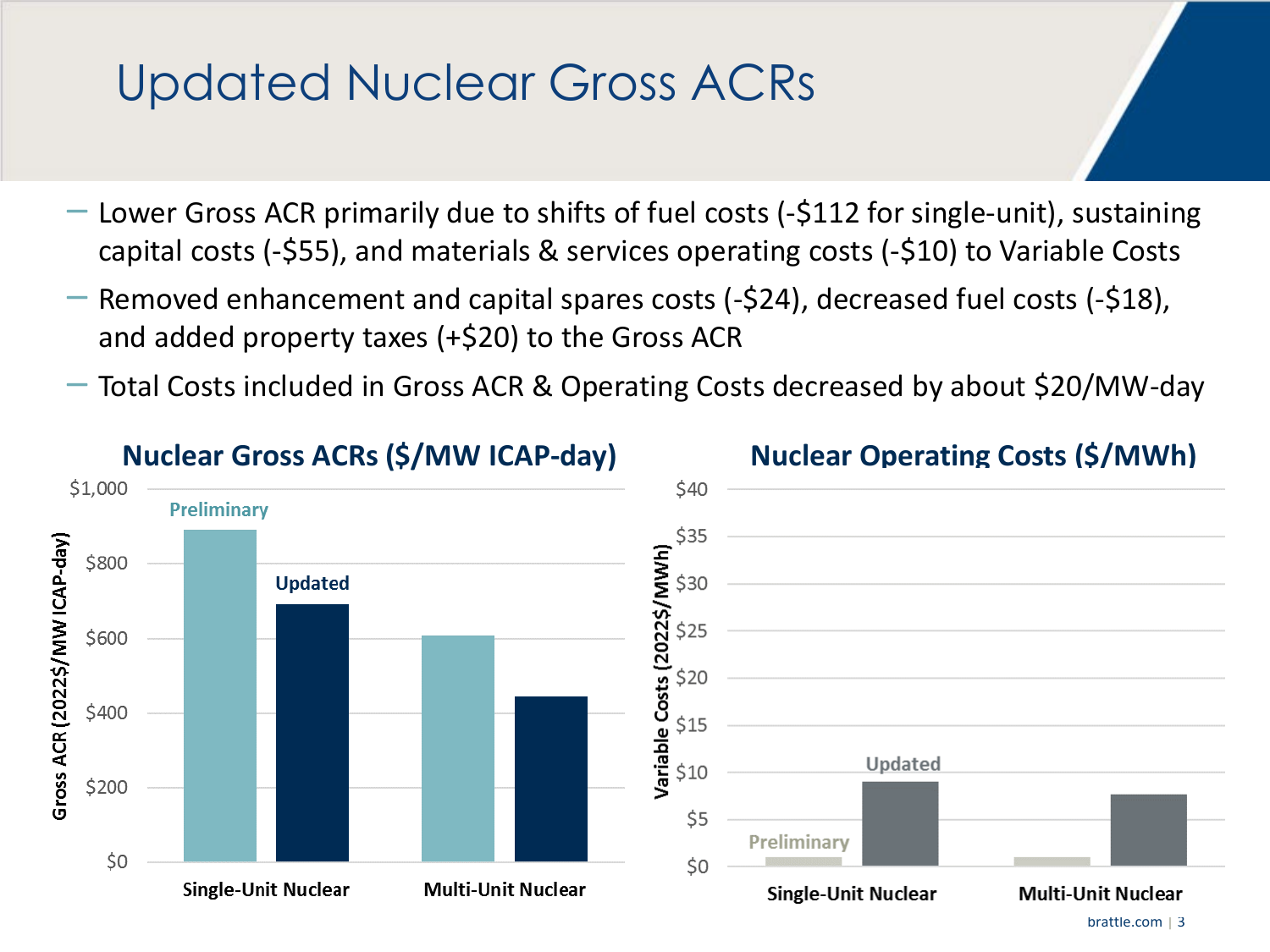# Updated Generation Gross ACRs



#### **Existing Generation Gross ACRs (\$/MW ICAP-day)**

- **Coal**: Shifted necessary & routine expenditures to maintain performance from Gross ACR to Variable Costs
- **Diesel Generator**: Changed cost basis from a 12 MW wholesale resource to a 1 MW behind-the-meter resource at a commercial facility; updated Gross ACR only accounts for an annual maintenance contract

#### **Existing Generation Variable Costs (\$/MWh)**

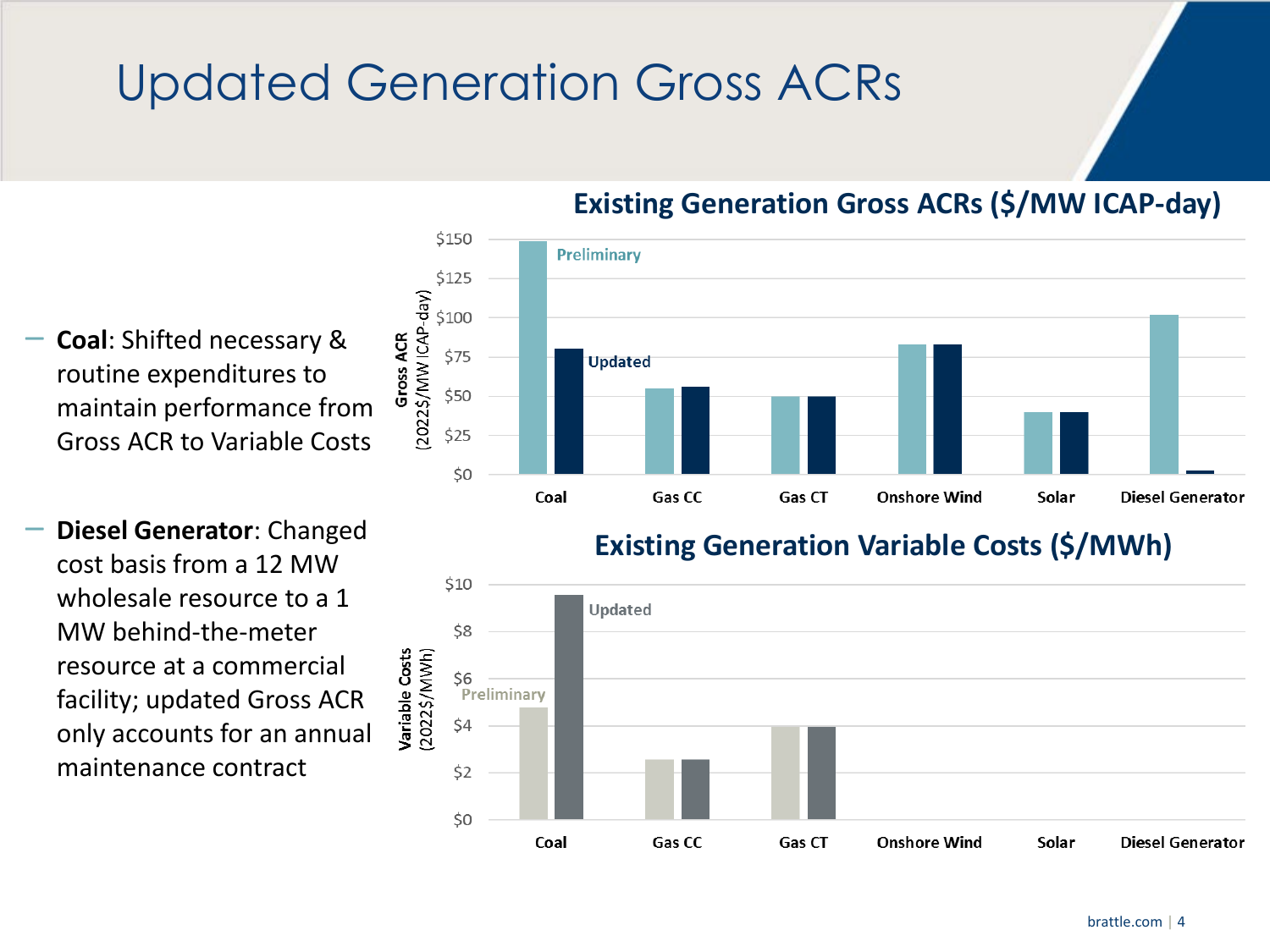# Existing Generation Gross ACRs Summary

#### **Updated Existing Generation Gross ACRs (2022\$/MW ICAP-day)**

| <b>Technology</b>         | <b>Representative-</b><br><b>Low</b> | <b>Representative</b><br><b>Plant</b> | <b>Representative-</b><br><b>High</b> |
|---------------------------|--------------------------------------|---------------------------------------|---------------------------------------|
| Single-Unit Nuclear       |                                      | \$693                                 |                                       |
| <b>Multi-Unit Nuclear</b> | \$405                                | \$444                                 | \$477                                 |
| Coal                      | \$74                                 | \$80                                  | \$166                                 |
| Gas CC                    | \$55                                 | \$56                                  | \$79                                  |
| <b>Gas CT</b>             | \$42                                 | \$50                                  | \$65                                  |
| <b>Onshore Wind</b>       | \$76                                 | \$83                                  | \$128                                 |
| Solar PV                  | \$29                                 | \$40                                  | \$60                                  |
| <b>Diesel Generator</b>   |                                      | \$3                                   |                                       |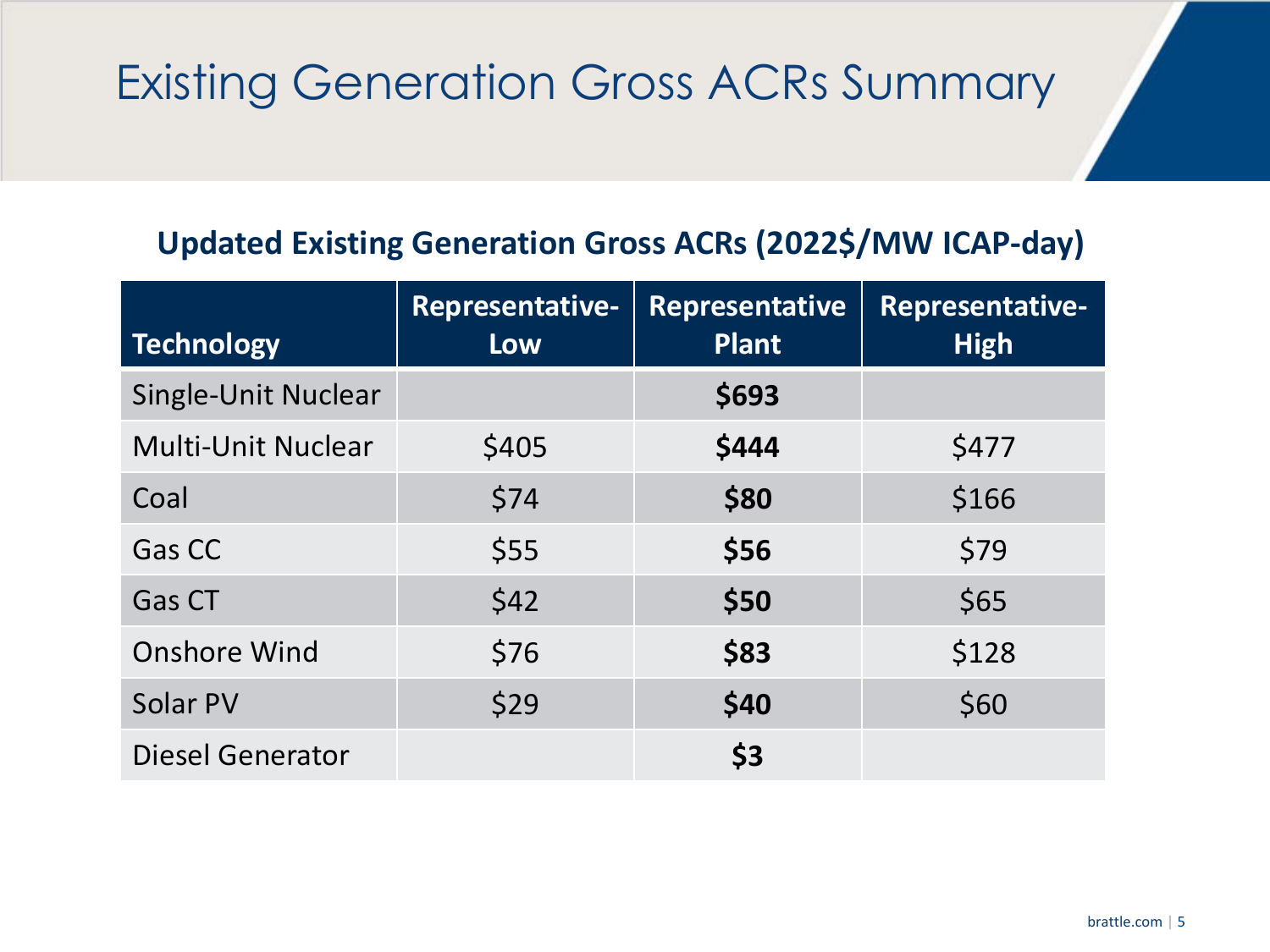# Existing Generation Variable Cost Summary

#### **Updated Existing Generation Variable Costs (2022\$/MWh)**

| <b>Technology</b>         | <b>Representative-</b><br><b>Low</b> | <b>Representative</b><br><b>Plant</b> | Representative-<br><b>High</b> |
|---------------------------|--------------------------------------|---------------------------------------|--------------------------------|
| Single-Unit Nuclear       |                                      | \$9.02                                |                                |
| <b>Multi-Unit Nuclear</b> | \$7.56                               | \$7.66                                | \$9.14                         |
| Coal                      | \$9.17                               | \$9.56                                | \$9.20                         |
| Gas CC                    | \$2.24                               | \$2.57                                | \$2.53                         |
| Gas CT                    | \$3.96                               | \$3.96                                | \$4.98                         |
| <b>Onshore Wind</b>       | \$0.00                               | \$0.00                                | \$0.00                         |
| Solar PV                  | \$0.00                               | \$0.00                                | \$0.00                         |
| <b>Diesel Generator</b>   |                                      | \$0.00                                |                                |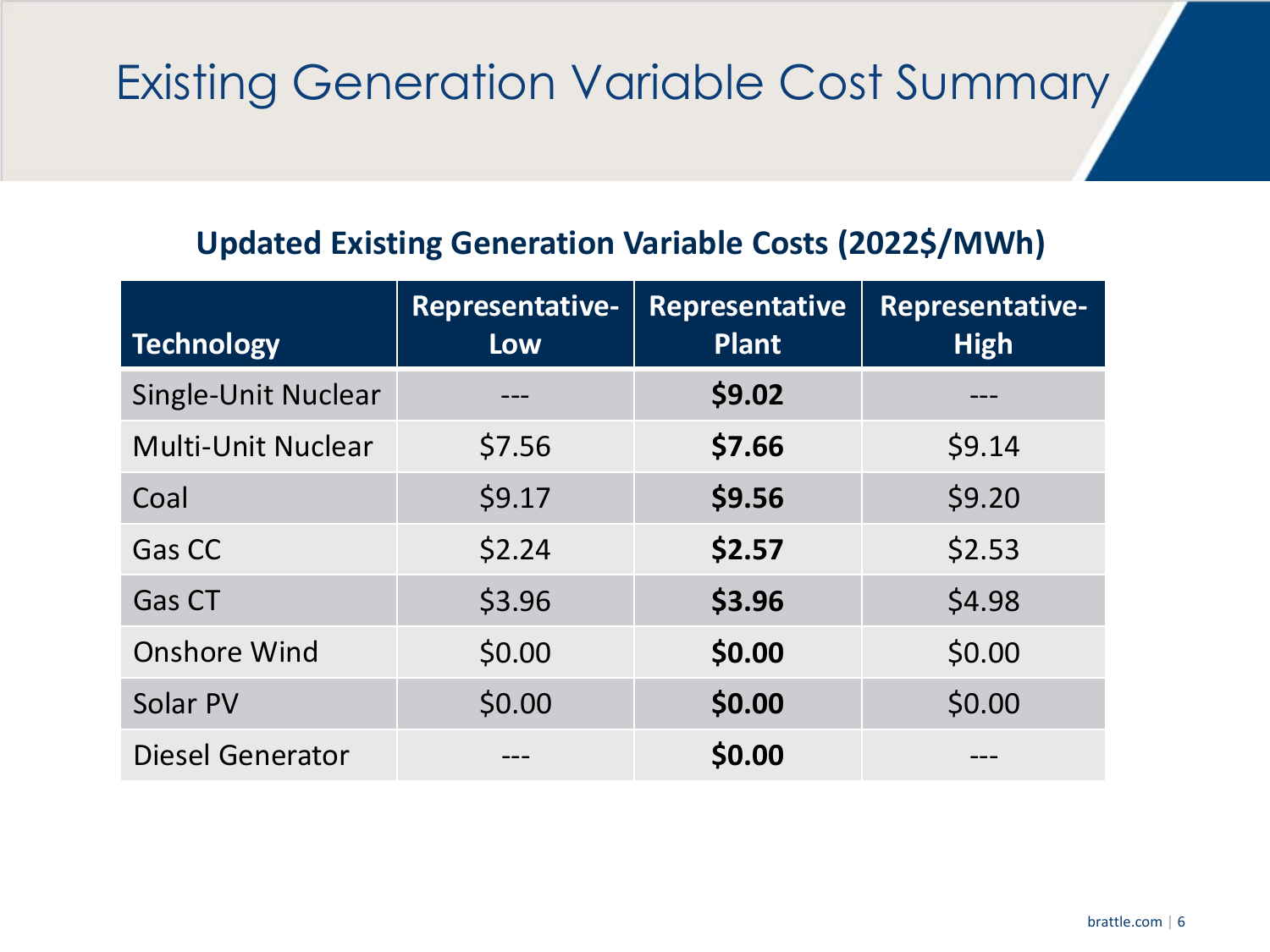# Modifications to EE Net CONE

- The EE Net CONE value presented at the February 28 MIC meeting over-counted program incentive costs, and we have corrected that by relying directly on the Total Resource Cost (TRC) of each program.
- $-$  We continue to exclude programs listed in the EE program reports that do not participate in the capacity market, but now include all other programs, other than a single outlier (<1 MW) with much higher costs than the others.
- AEP, however, does not provide the TRC of its individual programs, so we excluded that utility from our sample.
- The resulting average EE programs costs thus decreased to \$1,761/kW, from \$2,179/kW in the prior version.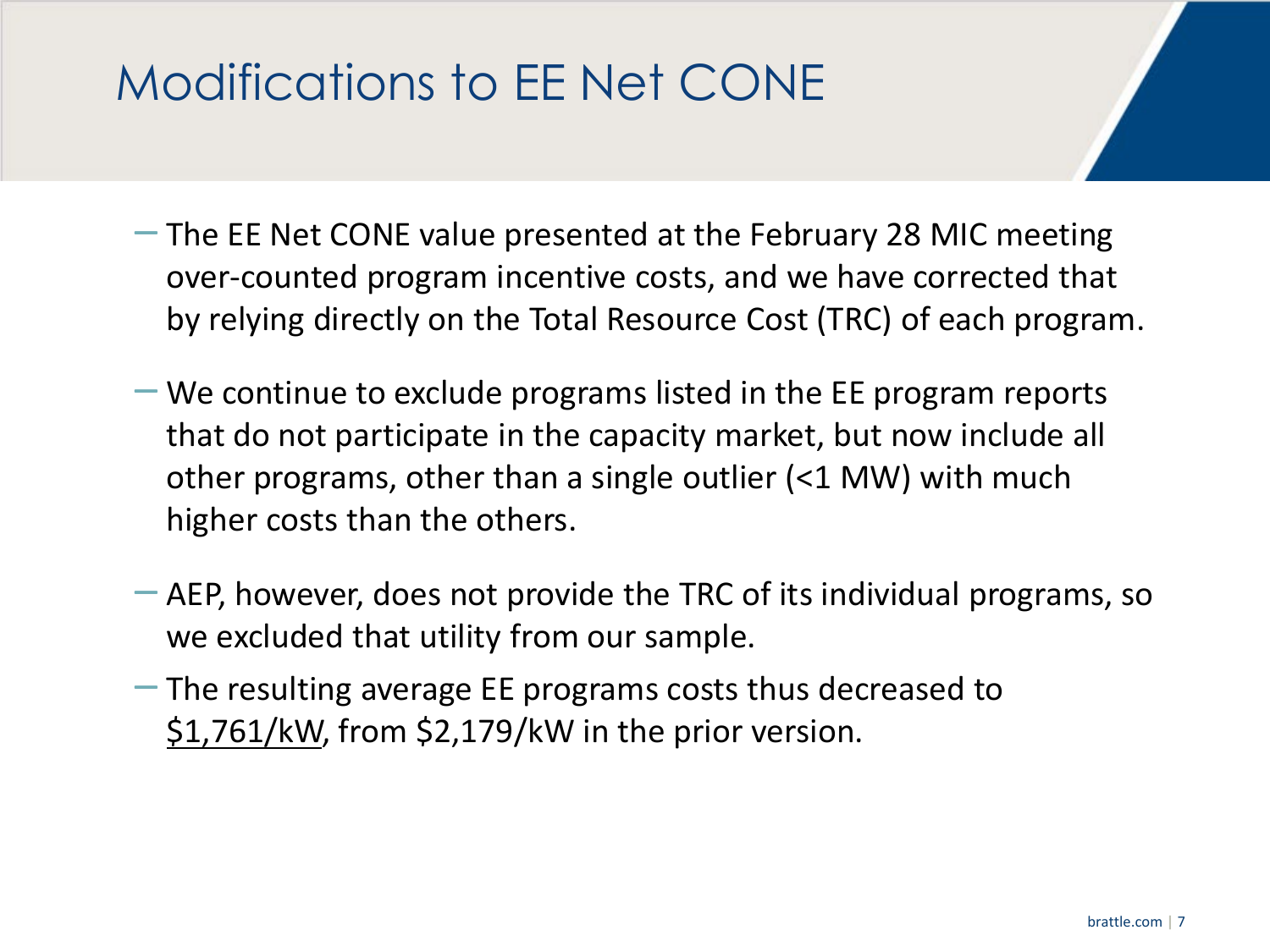# Net CONE for New Energy Efficiency

#### **Updated New EE Net CONE**

| <b>EE Impacts</b>                        |                |         |
|------------------------------------------|----------------|---------|
| <b>Customer Peak Savings</b>             | Retail MW      | 0.85    |
| Losses Gross-Up                          | %              | 17.6%   |
| <b>Nominated EE Value</b>                | <b>MW ICAP</b> | 1.00    |
| <b>Forecast Pool Requirement</b>         |                | 1.087   |
| <b>UCAP Value of EE</b>                  | <b>MW UCAP</b> | 1.09    |
| <b>Annual Energy Savings</b>             | MWh            | 6,735   |
| <b>EE Costs and Benefits Assumptions</b> |                |         |
| <b>Total Costs</b>                       | \$/kW ICAP     | \$1,761 |
| Average Lifetime                         | years          | 11      |
| PJM CONE ATWACC                          | %              | 8.2%    |
| <b>Energy Benefit</b>                    | \$/MWh         | \$29    |
| <b>Avoided T&amp;D Costs</b>             | \$/kW-yr       | \$41    |
| <b>Calculations</b>                      |                |         |
| <b>Gross CONE</b>                        | \$/kW ICAP-yr  | \$230   |
| <b>Energy Savings</b>                    | \$/kW ICAP-yr  | \$178   |
| T&D Savings                              | \$/kW ICAP-yr  | \$35    |
| <b>Net CONE</b>                          | \$/kW ICAP-yr  | \$17    |
| <b>Net CONE</b>                          | \$/MW ICAP-day | \$46    |
| <b>Net CONE</b>                          | \$/MW UCAP-day | \$42    |